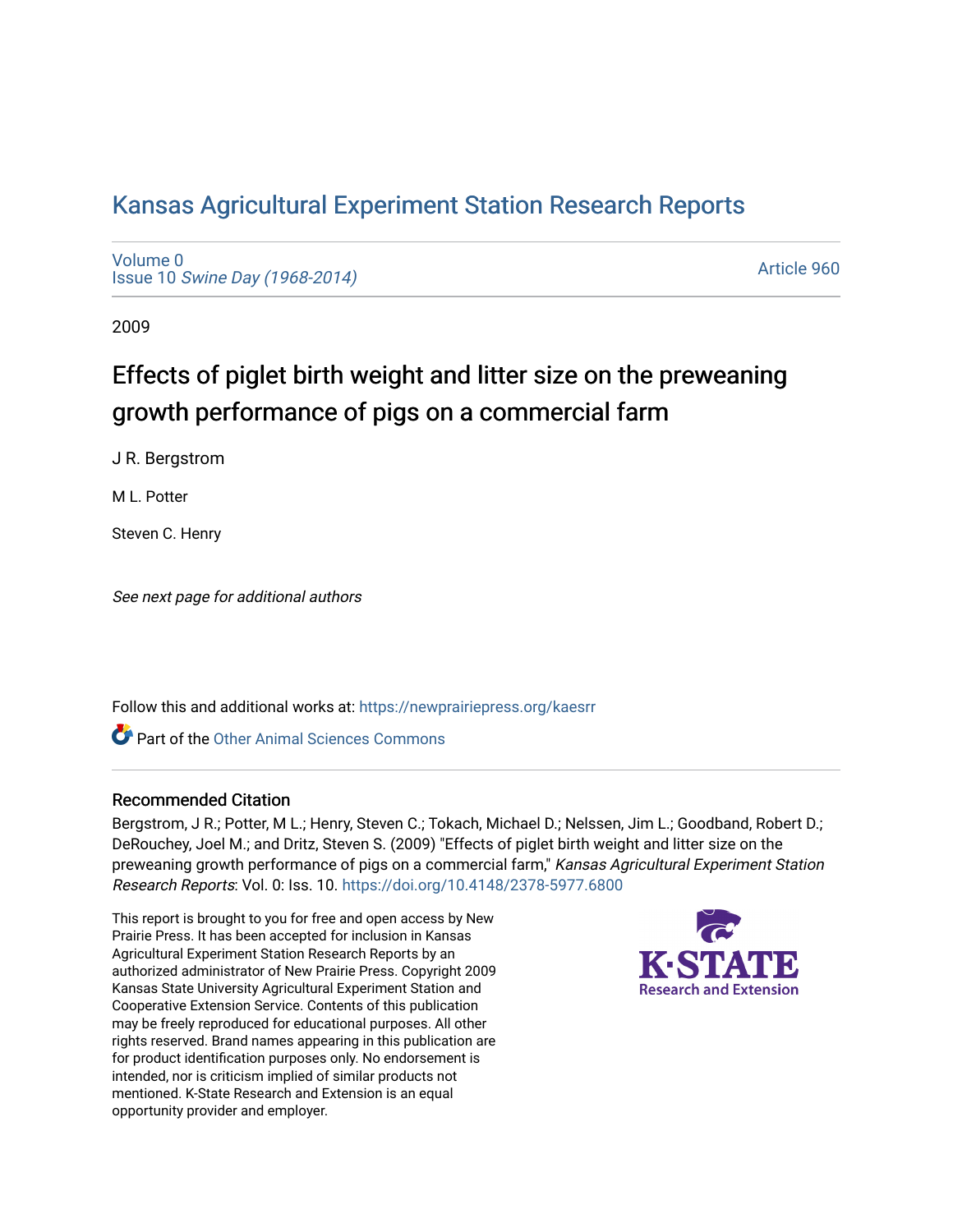## Effects of piglet birth weight and litter size on the preweaning growth performance of pigs on a commercial farm

### **Abstract**

A total of 2,204 pigs (PIC 327 sired) were used to evaluate the effects of piglet birth weight and litter size on preweaning piglet performance. At a commercial sow farm, all pigs born alive for 22 consecutive days were identified individually at birth with a numbered ear tag. Each sow was assigned a body condition score (BCS; 1 = very thin to 5 = very fat), and the number of total born, live born, and born dead as well as the individual gender, birth weight, and identification of piglets were recorded within 18 h of parturition and before the movement of pigs to equalize litter size. During lactation, all pigs fostered, removed, or found dead were weighed, and the event was recorded. No litters were provided creep feed or supplements during lactation. Pigs were individually weighed and assigned a BCS (1 = emaciated, 2 = thin, or 3 = full-bodied) at weaning over 6 weaning days during a 19-d period, which resulted in a mean weaning age of 25 d. For data analysis, individual birth weight was used to assign pigs to 4 birth weight categories (â‰¤ 2.3 lb, 2.4 to 3.3 lb, 3.4 to 4.3 lb, and â‰¥ 4.4 lb), and the number of total born in each pig's litter of origin was used to assign pigs to 3 total born categories (≤ 11, 12 to 14, and ≥ 15). As expected, birth weight was greater (P < 0.0001) for pigs of heavier birth weight categories. Pigs of heavier birth weight categories were associated (P < 0.02) with a decreased number of total and live born. Also, preweaning ADG, weaning weight, weaning BCS, and preweaning mortality were improved (P < 0.0001) for pigs of heavier birth weight categories. Birth weight decreased (P < 0.04) for pigs of greater total born categories, and an increased sow BCS was associated (P < 0.0001) with total born category â‰¥ 15. As expected, the litter total born, as well as live born and number born dead, increased (P < 0.0001) with greater total born categories. Preweaning ADG (0.51, 0.50, and 0.50 lb/d, respectively) and weaning weight (16.3, 15.9, and 15.8 lb, respectively) were modestly improved (P < 0.04) for pigs from the smallest total born category compared with the 2 larger categories. These data indicate that low-birthweight pigs had poorer preweaning growth performance and survivability. Although larger litters resulted in a greater number of low-birth-weight pigs, the number of heavier pigs also increased. In addition to increasing litter size, maximizing reproductive and economic efficiency of swine requires identifying methods to improve birth weight and performance of the lightest pigs born.; Swine Day, Manhattan, KS, November 19, 2009

### Keywords

Swine day, 2009; Kansas Agricultural Experiment Station contribution; no. 10-014-S; Report of progress (Kansas State University. Agricultural Experiment Station and Cooperative Extension Service); 1020; Birth weight; Litter size; Swine

### Creative Commons License



This work is licensed under a [Creative Commons Attribution 4.0 License](https://creativecommons.org/licenses/by/4.0/).

### Authors

J R. Bergstrom, M L. Potter, Steven C. Henry, Michael D. Tokach, Jim L. Nelssen, Robert D. Goodband, Joel M. DeRouchey, and Steven S. Dritz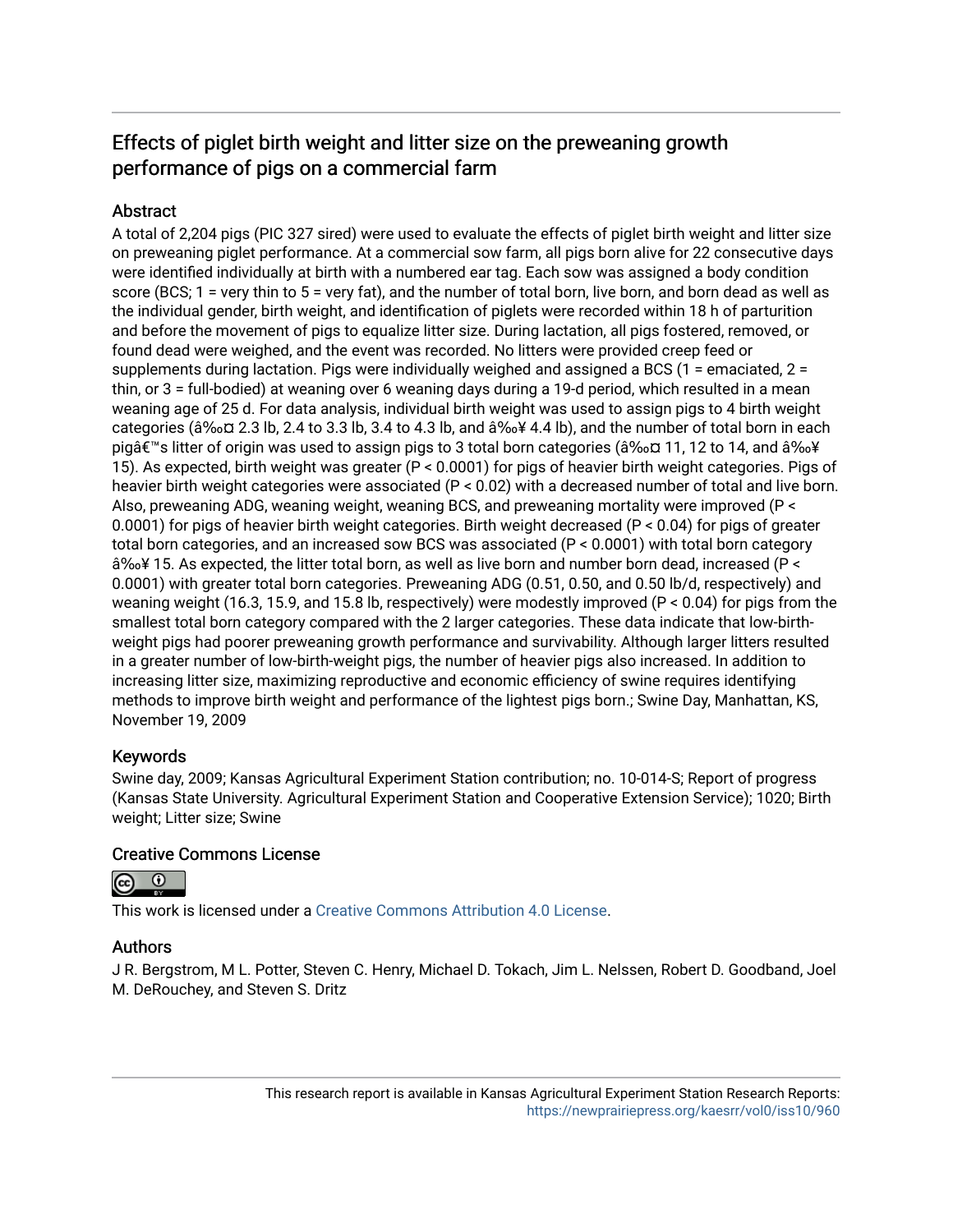# Effects of Piglet Birth Weight and Litter Size on the Preweaning Growth Performance of Pigs on a Commercial Farm1

*J. R. Bergstrom, M. L. Potter2 , M. D. Tokach, S. C. Henry3 , S. S. Dritz2 , J. L. Nelssen, R. D. Goodband, and J. M. DeRouchey*

### Summary

A total of 2,204 pigs (PIC 327 sired) were used to evaluate the effects of piglet birth weight and litter size on preweaning piglet performance. At a commercial sow farm, all pigs born alive for 22 consecutive days were identified individually at birth with a numbered ear tag. Each sow was assigned a body condition score (BCS;  $1 = \text{very thin}$ ) to 5 = very fat), and the number of total born, live born, and born dead as well as the individual gender, birth weight, and identification of piglets were recorded within 18 h of parturition and before the movement of pigs to equalize litter size. During lactation, all pigs fostered, removed, or found dead were weighed, and the event was recorded. No litters were provided creep feed or supplements during lactation. Pigs were individually weighed and assigned a BCS (1 = emaciated, 2 = thin, or 3 = full-bodied) at weaning over 6 weaning days during a 19-d period, which resulted in a mean weaning age of 25 d. For data analysis, individual birth weight was used to assign pigs to 4 birth weight categories ( $\leq 2.3$  lb, 2.4 to 3.3 lb, 3.4 to 4.3 lb, and  $\geq 4.4$  lb), and the number of total born in each pig's litter of origin was used to assign pigs to 3 total born categories (≤ 11, 12 to 14, and ≥ 15). As expected, birth weight was greater ( $P < 0.0001$ ) for pigs of heavier birth weight categories. Pigs of heavier birth weight categories were associated  $(P < 0.02)$  with a decreased number of total and live born. Also, preweaning ADG, weaning weight, weaning BCS, and preweaning mortality were improved (*P* < 0.0001) for pigs of heavier birth weight categories. Birth weight decreased (*P* < 0.04) for pigs of greater total born categories, and an increased sow BCS was associated (*P* < 0.0001) with total born category  $\geq 15$ . As expected, the litter total born, as well as live born and number born dead, increased (*P* < 0.0001) with greater total born categories. Preweaning ADG (0.51, 0.50, and 0.50 lb/d, respectively) and weaning weight (16.3, 15.9, and 15.8 lb, respectively) were modestly improved (*P* < 0.04) for pigs from the smallest total born category compared with the 2 larger categories. These data indicate that low-birthweight pigs had poorer preweaning growth performance and survivability. Although larger litters resulted in a greater number of low-birth-weight pigs, the number of heavier pigs also increased. In addition to increasing litter size, maximizing reproductive and economic efficiency of swine requires identifying methods to improve birth weight and performance of the lightest pigs born.

Key words: birth weight, litter size

<sup>1</sup> Appreciation is expressed to Keesecker Agri-business, Washington, KS, for providing pigs and facilities involved with this study.

<sup>2</sup> Food Animal Health and Management Center, College of Veterinary Medicine, Kansas State University.

<sup>3</sup> Abilene Animal Hospital, PA, Abilene, KS.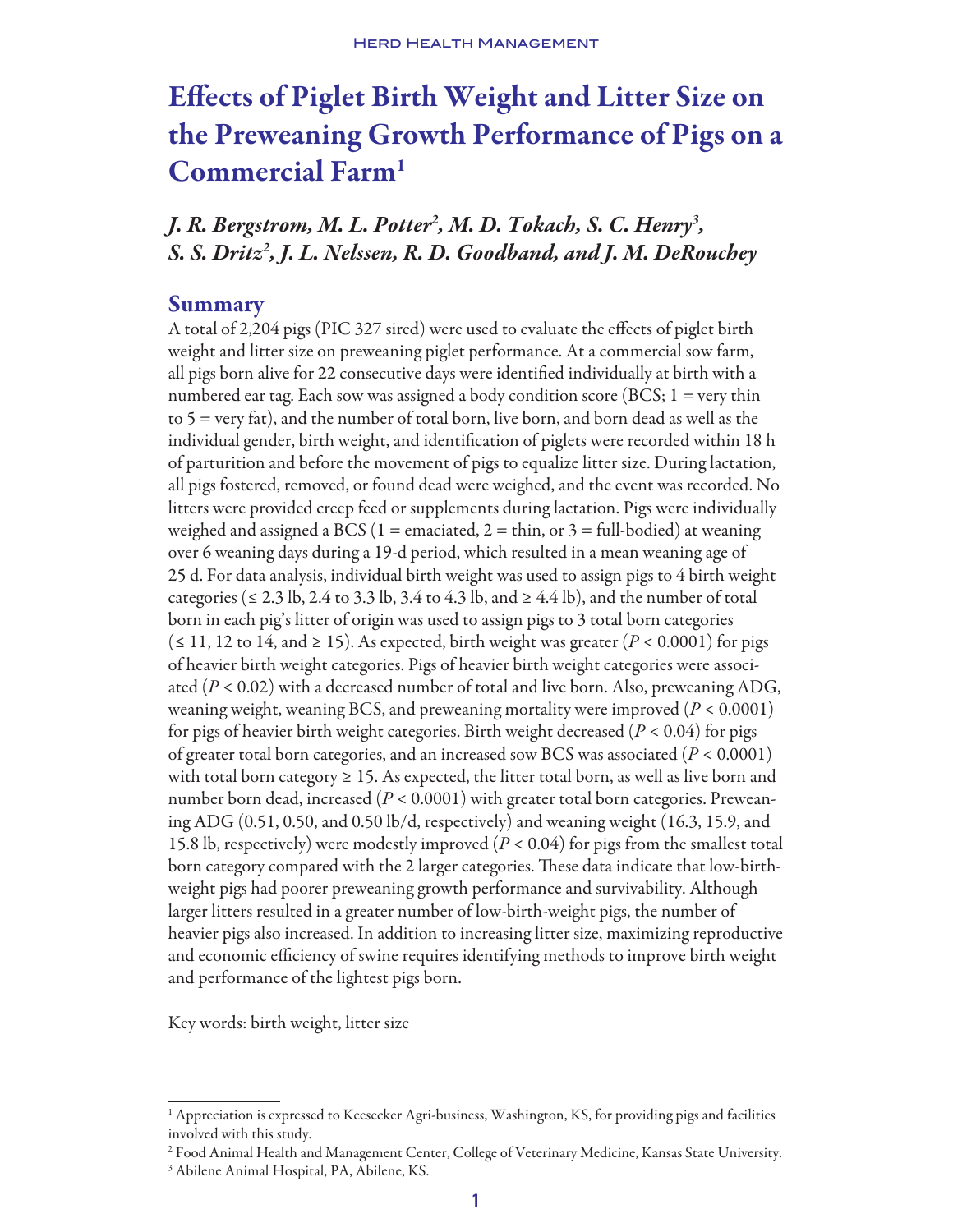## Introduction

Research by Main et al. (2002<sup>4</sup>) demonstrated that weaning weight and postweaning performance improved linearly with increased weaning age. When these data were modeled to quantify the changes in performance associated with increasing weaning age, Main et al. (2002) found it useful to express these benefits on a change per pound of weaning weight basis. As a result, the importance of weaning age and weaning weight for subsequent performance is well understood. Since that time, many swine production systems have increased their weaning age to improve weaning weight, postweaning growth, efficiency of growth, welfare, and economic return. However, litter size has also increased during this time because of improvements in genetics, sow nutrition and feeding practices, and health management. The increased lactation period may also be contributing to the improved reproductive performance.

Unfortunately, improved ovulation rates and embryonic survival have occurred without any measurable change in the uterine capacity of sows (Foxcroft, 2007<sup>5</sup>). This has resulted in concern that birth weights will be reduced. Although the relationship of birth weight and subsequent growth is fairly well understood, the existing studies have used a relatively small number of pigs. These studies have characterized the effects of birth weight on growth using only 2 or 3 birth weight categories. Also, other economically important traits (such as mortality) that may be influenced by birth weight have not been adequately described. Few studies have evaluated the effects of both litter size and birth weight on the subsequent performance of pigs.

Therefore, our objective was to evaluate the relationship of piglet birth weight and the size of the piglet's litter of origin with subsequent preweaning performance using a large population of pigs on a commercial farm.

## Procedures

Procedures used in this experiment were approved by the Kansas State University Institutional Animal Care and Use Committee. The experiment was conducted at a commercial farm in Kansas and used 1,181 pigs (PIC 327 sired) born of first, second, and a few third parity females (Triumph TR24) and 1,023 pigs (PIC 327 sired) born of third parity and older sows (PIC 1050). Throughout the experiment, all litters were penned in individual farrowing crates located over totally slatted floors in environmentally controlled buildings.

All pigs born alive for 22 consecutive days were identified individually at birth with a numbered ear tag. Each sow was assigned a body condition score (BCS;  $1 = \text{very thin}$ ) to 5 = very fat), and the number of total born, live born, and born dead was recorded. Also, the individual gender, birth weight, and identification of piglets were recorded within 18 h of parturition and before the movement of pigs to equalize litters. Afterward, litters born within the same day were equalized and processed following the farm's normal procedures to optimize sow and piglet health and welfare. During lactation, all pigs fostered, removed, or found dead were weighed, and the event was recorded. No litters were provided creep feed or supplements during lactation. The

<sup>4</sup> Main et al., Swine Day 2002, Report of Progress 897, pp. 1-19.

<sup>5</sup> Foxcroft, G. R. 2007. Pre-natal programming of variation in postnatal performance – How and when? Adv. Pork Prod. 18:167-189.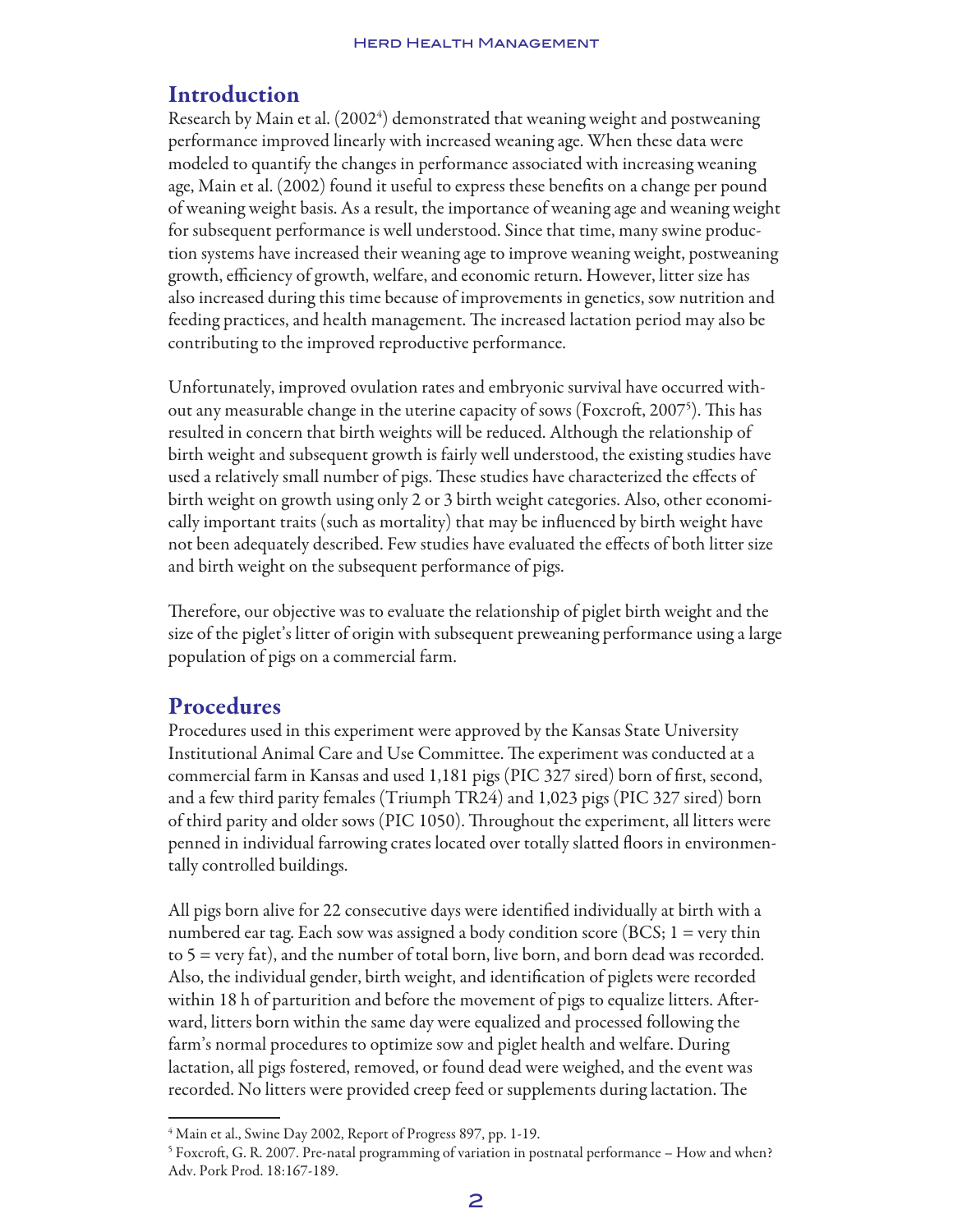pigs were individually weighed and assigned a BCS (1 = emaciated, 2 = thin, or 3 = full-bodied) at weaning over 6 occasions during a 19-d period, which resulted in a mean weaning age of 25 d.

For data analysis, individual birth weight was used to assign pigs to 4 birth weight categories ( $\le 2.3$  lb, 2.4 to 3.3 lb, 3.4 to 4.3 lb, and  $\ge 4.4$  lb), and the number of total born in each pig's litter of origin was used to assign pigs to 3 total born categories  $(\leq 11, 12 \text{ to } 14, \text{ and } \geq 15)$ . Because of a change in maternal genetics delivered to the farm, the parity and genetic background (PIC 1050 and Triumph TR24) of sows were confounded. Therefore, the effects of sow parity and genetic background on piglet performance were not evaluated. Parity was used as a random effect in the data analysis. Data were analyzed as a  $4 \times 3$  factorial design using the PROC MIXED procedure of SAS (SAS Institute Inc., Cary, NC). Weaning age was used as a covariate for the analysis of preweaning growth. Individual pig was the experimental unit for the analysis of response criteria.

### Results

Meaningful interactions were not observed during the study. As expected, birth weight was greater  $(P < 0.001)$  for pigs of heavier birth weight categories (Table 1). As birth weight category increased, the number of total born and live born decreased  $(P < 0.02)$ . Preweaning ADG (0.38 lb/d for  $\leq$  2.3 lb birth weight to 0.59 lb/d for  $\geq$  4.4 lb birth weight), weaning weight (11.6 lb to 19.5 lb), weaning BCS (2.69 to 2.93), and preweaning mortality (24.2% to 4.6%) were improved (*P* < 0.0001) for pigs of heavier birth weight categories.

The birth weight of pigs from the smallest total born category ( $\leq 11$ ) was greater  $(P < 0.04)$  than that of pigs from the largest total born category ( $\geq 15$ ; Table 2). Sows of the largest total born category had an increased (*P* < 0.0001) BCS after parturition compared with the other two categories. As expected, the litter total born, as well as live born and number born dead, increased (*P* < 0.0001) with greater total born categories. Also, preweaning ADG and weaning weight were greatest (*P* < 0.04) for pigs from the smallest total born category ( $\leq 11$ ) compared with the 2 larger categories. Preweaning mortality tended ( $P < 0.07$ ) to be greatest for pigs from the 12 to 14 total born category.

### **Discussion**

Several studies have reported an improved growth rate of heavier birth weight pigs (Powell and Aberle, 1980<sup>6</sup>; Wolter et al., 2002<sup>7</sup>; Bee, 2004<sup>8</sup>; Bérard et al., 2008<sup>9</sup>). However, these studies have generally compared 2 or 3 birth weight categories using a relatively small population, and none have adequately described the effect of birth

<sup>6</sup> Powell, S. E., and E. D. Aberle. 1980. Effects of birth weight on growth and carcass composition of swine. J. Anim. Sci. 50:860-868.

<sup>7</sup> Wolter, B. F., M. Ellis, B. P. Corrigan, and J. M. DeDecker. 2002. The effect of birth weight and feeding supplemental milk replacer to piglets during lactation on preweaning and postweaning growth performance and carcass characteristics. J. Anim. Sci. 80:301-308.

<sup>8</sup> Bee, G. 2004. Effect of early gestation feeding, birth weight, and gender of progeny on muscle fiber characteristics of pigs at slaughter. J. Anim. Sci. 82:826-836.

<sup>9</sup> Bérard, J., M. Kreuzer, and G. Bee. 2008. Effect of litter size and birth weight on growth, carcass and pork quality, and their relationship to postmortem proteolysis. J. Anim. Sci. 86:2357-2368.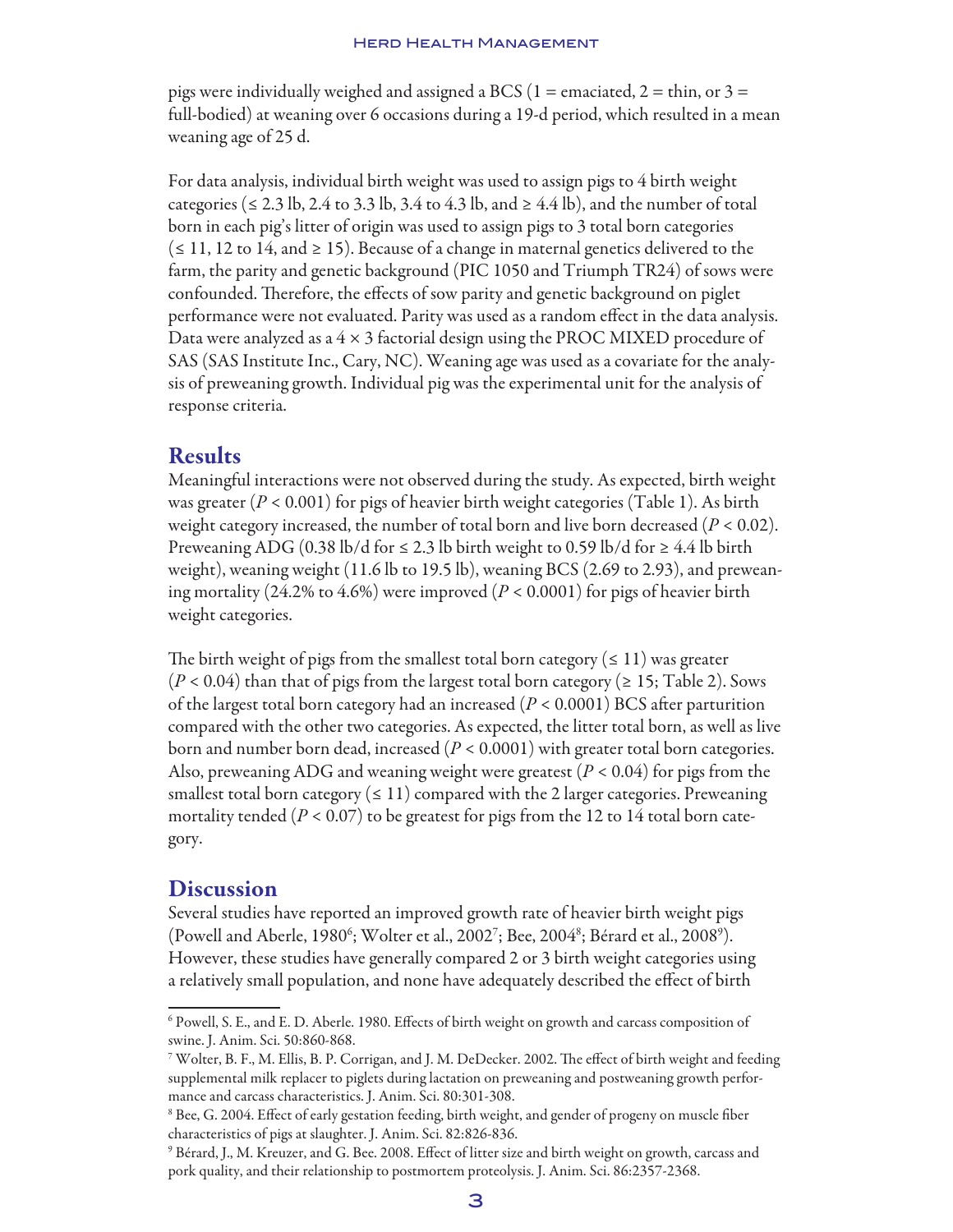#### Herd Health Management

weight on preweaning performance. Bérard et al. (2008) did not observe any differences in the preweaning growth of low-birth-weight, average-birth-weight, and heavy-birthweight pigs. However, there were only 20 pigs in each of their birth weight categories. Wolter et al. (2002) did not observe any differences in preweaning growth of light- and heavy-birth-weight pigs, but preweaning mortality tended (*P* = 0.10) to be lower for heavy-birth-weight pigs. They started with 192 piglets in each of 2 weight categories, but categorizing pigs into a heavy half and light half is not adequate for understanding the relative differences in performance between the extremes. Bee (2004) observed differences in the preweaning growth performance of light- and heavy-birth-weight pigs but reported the performance of the lightest barrow and gilt (not less than 2.2 lb) and the heaviest barrow and gilt from 16 litters. This excluded any bias from categorizing pigs with birth weights similar to the mean. However, Bee (2004) did not have enough pigs to evaluate mortality differences.

Recent increases in litter size have raised concern over the impact that the increase may have on piglet birth weight and performance. However, there is little data available that adequately describes these relationships and their effects on subsequent performance. Only Bérard et al. (2008) has reported on the effect of both birth weight and litter size on piglet growth performance. Similar to the present experiment, they reported that the birth weight of pigs from large litters ( $\geq 14$ ) was less than that of pigs from small litters (≤ 10). Although Bérard et al. (2008) did not observe significant differences in preweaning ADG among the low-, average-, and heavy-birth-weight pigs, the low-birthweight pigs had numerically lower ADG and maintained a significantly lighter BW than heavy-birth-weight pigs at weaning (35 d of age). Average-birth-weight pigs had an intermediate BW at weaning. Unlike the current experiment, Bérard et al. (2008) did not observe any differences in preweaning ADG and weaning weight for pigs originating from small and large litters. Their estimates were based on the means of 3 pigs from each of 20 litters: the lightest pig, a single average-weight pig, and the heaviest pig. Therefore, their estimates for the 2 litter size categories did not include all pigs in the litter. In the present study, the greater number of low-birth-weight pigs from larger litters was responsible for the reduced performance, but these litters also produced more pigs that were heavier than 2.3 lb and 3.3 lb (Figures 1 and 2). Therefore, growth differences among the litter size categories were relatively small.

In conclusion, these data indicate that low-birth-weight pigs, especially those weighing 2.3 lb or less at birth, had poorer growth performance and higher mortality preweaning. Although larger litters had a greater number of low-birth-weight pigs, these litters also produced a greater number of live pigs with a birth weight greater than 2.3 lb. Litters with 15 or more total born produced the greatest number of live pigs that were heavier than 3.3 lb at birth. In addition to increasing litter size, maximizing the reproductive and economic efficiency of swine requires identifying methods to improve birth weight and performance of the lightest pigs born.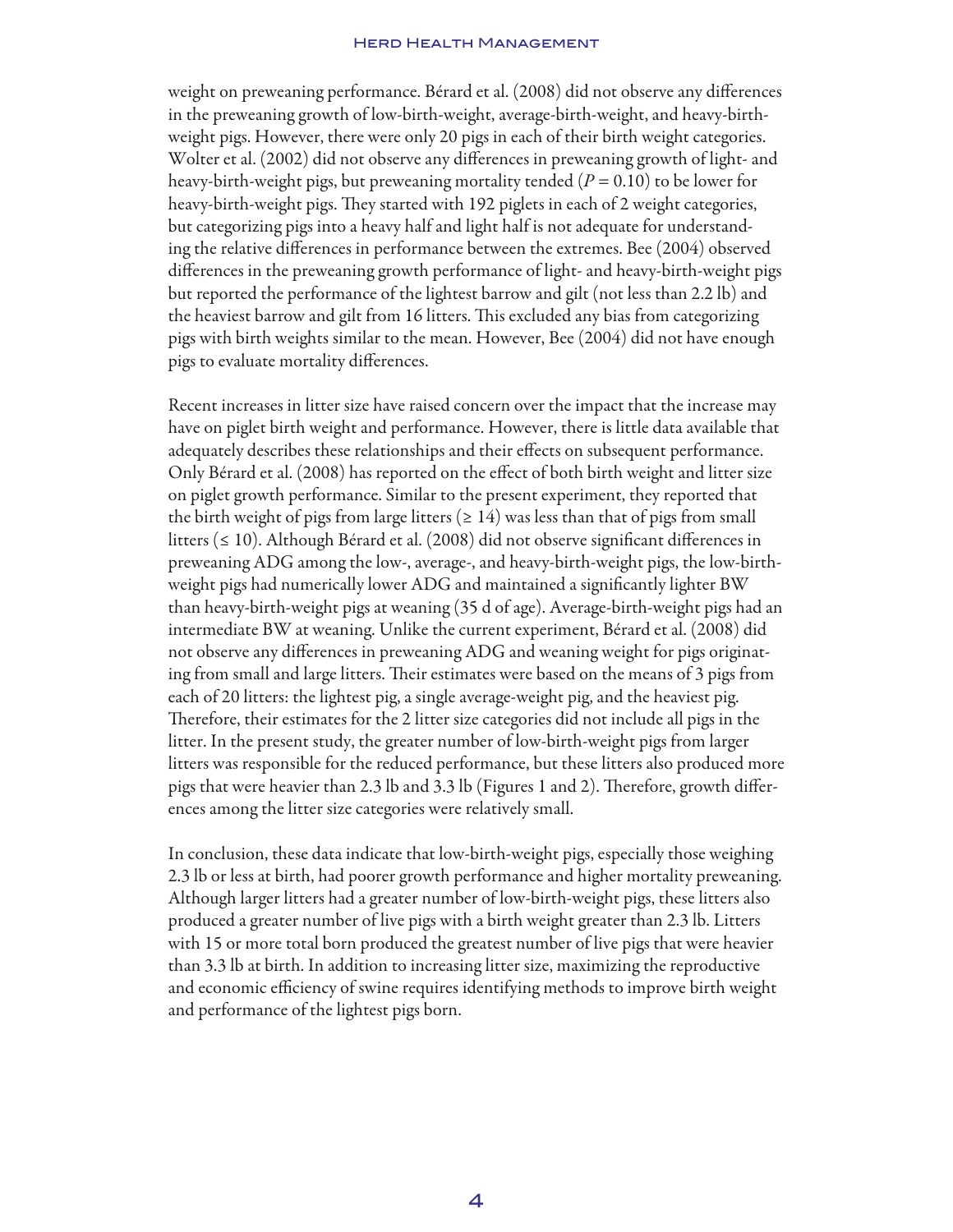| $\overline{a}$<br>$\frac{1}{2}$                                                                             | 0                 |                   |                                                                                                                           |                   |                  |                                                                  |
|-------------------------------------------------------------------------------------------------------------|-------------------|-------------------|---------------------------------------------------------------------------------------------------------------------------|-------------------|------------------|------------------------------------------------------------------|
|                                                                                                             |                   |                   | Birth weight category, lb <sup>2</sup>                                                                                    |                   |                  |                                                                  |
| Item                                                                                                        | $\leq$ 2.3        | 2.4 to 3.3        | $3.4 \text{ to } 4.3$                                                                                                     | $\geq 4.4$        | <b>SEM</b>       | Probability, $P <$                                               |
| Pigs, no.                                                                                                   | 243               | 796               | 857                                                                                                                       | 308               |                  |                                                                  |
| Live born, %                                                                                                | 11.0              | 36.1              | 38.9                                                                                                                      | 14.0              |                  |                                                                  |
| Birth weight, lb                                                                                            | 1.92 <sup>a</sup> | $2.92^{b}$        | 3.78c                                                                                                                     | $4.72^{d}$        | 0.02             | 0.0001                                                           |
| Sow BCS post-farrowing <sup>3</sup>                                                                         | 3.0               | 3.0               | 3.0                                                                                                                       | 3.1               | $\overline{C}$   | $\begin{array}{c} 4 \ \ \frac{1}{2} \ \ \frac{1}{2} \end{array}$ |
| Litter total born                                                                                           | $13.3^{a}$        | $13.1^{ab}$       | $13.0^{b}$                                                                                                                | $12.6^\circ$      | $\overline{C}$   | 0.0001                                                           |
| Litter live born                                                                                            | 12.1 <sup>a</sup> | 11.9 <sup>a</sup> | 11.9 <sup>a</sup>                                                                                                         | 11.6 <sup>b</sup> | $\overline{C}$   | 0.02                                                             |
| Litter born dead                                                                                            | $\Box$            | 1.2               | $\Box$                                                                                                                    | 1.0               | $\overline{0}$ . | $\mathbf{I}$                                                     |
| Preweaning ADG, lb                                                                                          | $0.38^{a}$        | 0.49 <sup>b</sup> | $0.55^{\circ}$                                                                                                            | 0.59 <sup>d</sup> | 0.01             | 0.0001                                                           |
| Weaning wt, lb                                                                                              | $11.6^{a}$        | $15.3^{b}$        | $17.5^{\circ}$                                                                                                            | $19.5^{\rm d}$    | 0.2              | 0.0001                                                           |
| Pig BCS at weaning <sup>5</sup>                                                                             | $2.69^{a}$        | 2.87 <sup>b</sup> | $2.89$ bc                                                                                                                 | 2.93c             | 0.02             | 0.0001                                                           |
| Preweaning mortality, %                                                                                     | 24.2ª             | $9.7^{\circ}$     | 5.0 <sup>c</sup>                                                                                                          | $4.6^\circ$       | $\sim$           | 0.0001                                                           |
| 1 A total of 2,204 pigs were used to evaluate the effect of piglet birth weight<br>$2n - 1 - $<br>analysis. |                   |                   | on preweaning performance. Pigs were weaned at approximately 25 d of age, and weaning age was used as a covariate in data |                   |                  |                                                                  |

Table 1. Effect of piglet birth weight on preweaning growth performance Table 1. Effect of piglet birth weight on preweaning growth performance1

Herd Health Management

5

 $^2$  Results are reported as least squares means.<br> $^3$  Sow body condition score (1 = very thin tc

 $\sf II$ = very thin to  $5$  = very fat, with 3 being ideal).

4 Probability,  $P > 0.10$ .

ທ

 Pig body condition score (1 = emaciated,  $2 = \text{thin}$ , and  $3 = \text{full-bold}$ .

abcd Within a row, means without a common superscript differ (*P* < 0.05).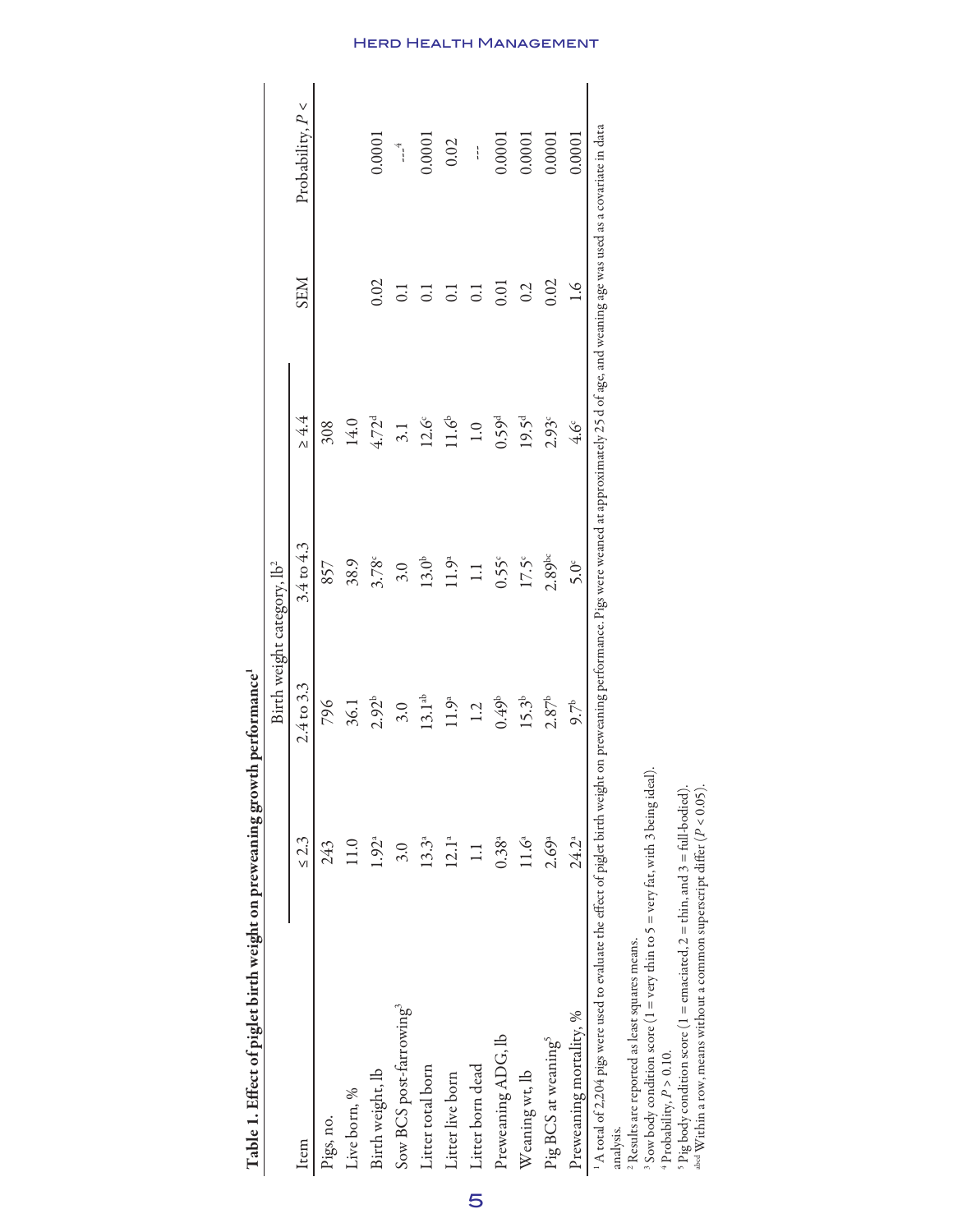| Amir Hand and Back and developed the same to the second of the second of the second of the second of the second of the second of the second of the second of the second of the second of the second of the second of the secon                   |               |               | $F^{\star}$ equation $\frac{1}{5}$ |            |                   |            |                  |                    |
|--------------------------------------------------------------------------------------------------------------------------------------------------------------------------------------------------------------------------------------------------|---------------|---------------|------------------------------------|------------|-------------------|------------|------------------|--------------------|
|                                                                                                                                                                                                                                                  |               |               | Total born category <sup>2</sup>   |            |                   |            |                  |                    |
| Item                                                                                                                                                                                                                                             | $\leq 11$     |               | $12 \text{ to } 14$                |            | $\geq 15$         |            | <b>SEM</b>       | Probability, $P <$ |
| Litters, no.                                                                                                                                                                                                                                     | 73            |               | 77                                 |            | 45                |            |                  |                    |
| Pigs, no.                                                                                                                                                                                                                                        | 644           |               | 903                                |            | 657               |            |                  |                    |
| Birth weight, lb                                                                                                                                                                                                                                 | $3.36^{a}$    |               | $3.34^{ab}$                        |            | 3.31 <sup>b</sup> |            | 0.02             | 0.04               |
| Sow BCS post-farrowing <sup>3</sup>                                                                                                                                                                                                              | $2.96^{a}$    |               | 3.01 <sup>a</sup>                  |            | 3.10 <sup>b</sup> |            | 0.05             | 0.0001             |
| Litter total born                                                                                                                                                                                                                                |               | $9.4^{a}$     | $13.0^{\mathrm{b}}$                |            | $16.6^{\circ}$    |            | $\overline{0}$ . | 0.0001             |
| Litter live born                                                                                                                                                                                                                                 |               | $8.8^{\circ}$ | 12.0 <sup>b</sup>                  |            | $14.8^{\circ}$    |            | $\overline{0}$ . | 0.0001             |
| By birth weight category                                                                                                                                                                                                                         | % of litter   | no./litter    | % of litter                        | no./litter | % of litter       | no./litter |                  |                    |
| $\leq$ 2.3 lb                                                                                                                                                                                                                                    | $\infty$      | 0.7           | $\Box$                             | 1.3        | 13                | 1.9        |                  |                    |
| 2.4 to 3.3 lb                                                                                                                                                                                                                                    | $\frac{5}{2}$ | 2.3           | $\overline{41}$                    | 4.9        | $\overline{6}$    | 6.0        |                  |                    |
| 3.4 to 4.3 lb                                                                                                                                                                                                                                    | 39            | 3.4           | 57                                 | 4.4        | $\overline{4}$    | 61         |                  |                    |
| $\geq 4.4$ lb                                                                                                                                                                                                                                    | 27            | 2.4           | $\Box$                             | 1.3        | $\circ$           | 0.9        |                  |                    |
| Litter born dead                                                                                                                                                                                                                                 |               | $0.6^{\circ}$ | $1.0^{\circ}$                      |            | 1.8 <sup>c</sup>  |            | $\overline{0}$ . | 0.0001             |
| Preweaning ADG, lb                                                                                                                                                                                                                               | $0.51^{a}$    |               | 0.50 <sup>b</sup>                  |            | 0.50 <sup>b</sup> |            | 0.01             | $0.04\,$           |
| Weaning wt, lb                                                                                                                                                                                                                                   |               | $16.3^{a}$    | 15.9 <sup>b</sup>                  |            | 15.8 <sup>b</sup> |            | 0.2              | 0.03               |
| Pig BCS at weaning <sup>4</sup>                                                                                                                                                                                                                  |               | 2.86          | 2.84                               |            | 2.85              |            | 0.02             | $\tilde{\zeta}$    |
| Preweaning mortality, %                                                                                                                                                                                                                          |               | 8.6ª          | $12.6^{b}$                         |            | $11.5^{ab}$       |            | $\frac{6}{1}$    | 0.07               |
| $^{1}$ A total of 2,204 pigs were used to evaluate the effect of the size of the litter of origin on preweaning performance of pigs. Pigs were weaned at approximately 25 d of age, and weaning age was used as a<br>covariate in data analysis. |               |               |                                    |            |                   |            |                  |                    |

Table 2. Effect of litter size on piglet growth performance preweaning Table 2. Effect of litter size on piglet growth performance preweaning1

covariate in data analysis.<br>2 December 2022

 $^2$  Results are reported as least squares means.<br>3 Sow body condition score (1 = very thin tc = very thin to  $5$  = very fat, with 3 being ideal).

4 Pig body condition score (1 = emaciated,  $2 = \text{thin}$ , and  $3 = \text{full-bold}$ .

 Probability,  $P > 0.10$ .

abc Within a row, means without a common superscript differ  $(P < 0.05)$ .